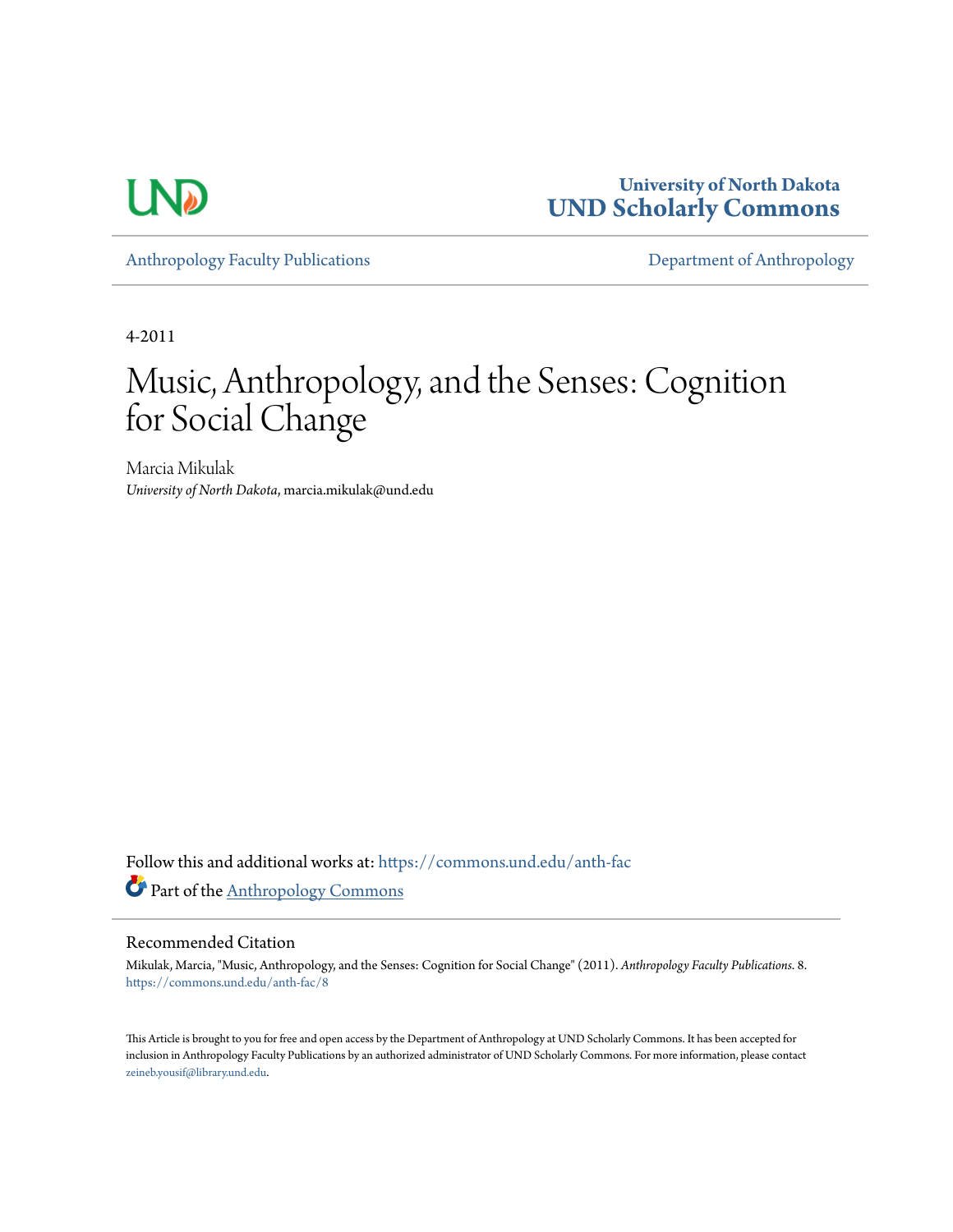# **Marcia Mikulak Professor Department of Anthropology University of North Dakota**

# **Abstract**

*Abstract – Both anthropology and music embrace the method of participant observation: performance and observation of self and others. As a classical musician, I bring a musical heritage in both classical and experimental music performance, and as a cultural anthropologist my training in ethnology allows me to couple musical sensibilities with participant observation. This paper explores three venues of human expression: experimental musical improvisation, musical performance with and for street and working youth in Brazil, and anthropological fieldwork. I argue that the combination of musical expression and participant observation provide unique opportunities to share the universality of lived experiences, while augmenting complex cognition that can lead individual actors and researchers to initiate social change.*

Index Terms *– Anthropology, Communication, Identity, Social Change, Experimental Acoustic Music*

Musikethnologie – Jahrgang, 13 – Heft 1 (4/2011) - [https://www.ethnologie.uni](https://www.ethnologie.uni-hamburg.de/forschung/publikationen/ethnoscripts/es-13-1.html)[hamburg.de/forschung/publikationen/ethnoscripts/es-13-1.html](https://www.ethnologie.uni-hamburg.de/forschung/publikationen/ethnoscripts/es-13-1.html) – University of Hamburg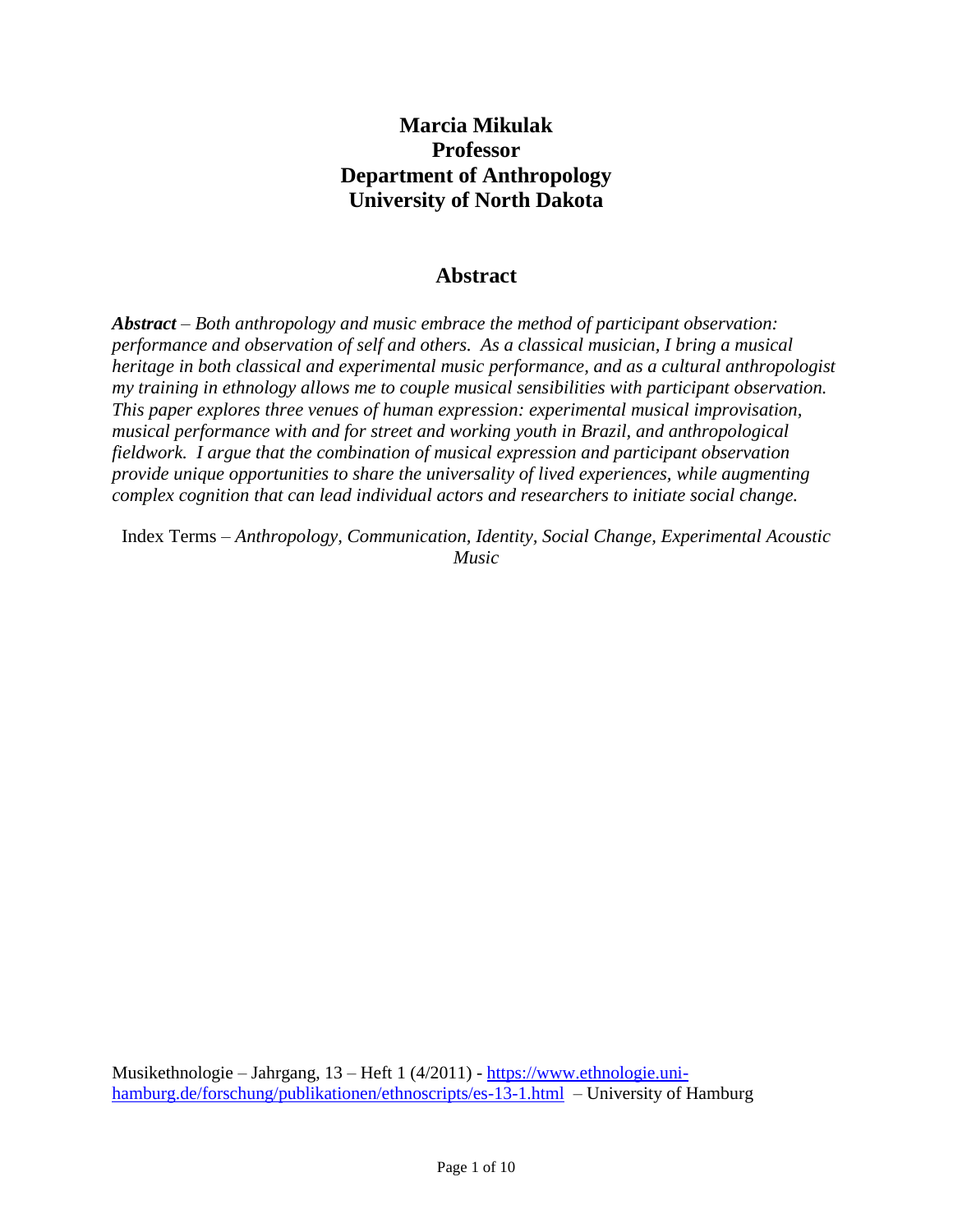# **Music, Anthropology, and the Senses: Cognition for Social Change**

#### **Introduction**

"Music has a way of finding the big, invisible moving pieces inside our hearts and souls and helping us figure out the position of things inside us" (Karl Paulnack's - Director of the Music Division, Boston Conservatory. Address to the Incoming Freshman Class - 2004).

Between 1997 and 2001, I conducted ethnographic fieldwork on street and working children in Curvelo, Minas Gerais, Brazil, in five Non-Governmental Organizations (NGOs). As an anthropologist my background in classical and experimental music positioned me as a music instructor, a position that I filled within the NGOs where I worked (Mikulak1994; 1985; 1981). Two music groups were organized: one experimental, and the other a traditional choral group. In this article, I suggest that music and anthropology can provide an important contribution to social action and applied anthropological research. This paper presents a brief overview of current research on music, communication and agency, and discusses my research with street and working youth. I explore the incorporation of experimental musical improvisation and composition work as both a musician and an anthropologist, and present data on the development of social and environmental awareness among the youth participating in this workshop.

University of California sociologist, Tia DeNora, asks a profound and fundamental question about the power of symbol in music and empirical evidence of music's communicative ability. De Nora asks, "How it is possible that music is experienced as inherently meaningful when there may be no oneto-one correspondence of meanings to musical elements" (DeNora 1986). Sociolinguistics, cognitive sociology, and ethnomusicology draw from social constructionist theory to demonstrate the rich human practices of social interaction, cognition, identity, performance, and symbolic meaning practiced by humans in all societies in everyday life (Bourdieu Pierre 1984; Bourdieu, Pierre 1987; Goffman 1959). For example, ethnomusicologists Steven Feld and Aaron Fox discuss the plethora of research on the relationship of music to language, politics, environment, and nature. Their 1994 *Annual Review of Anthropology* article Music and Language moves music beyond the linguist tradition of analyzing musical structures as akin to grammatical categories (Feld & Fox 1994). Such authors have redefined the study of music and culture, into the study of music *as* culture. In this paper, culture is defined as the embedded, imbued, reflected, and individually expressed and micro-mutated totality of local and trans-local human experience. Our definition asserts that lived lives are quintessential to music *as* culture, which supremely reflects symbolic meanings richly encoded in body, gesture, gaze, call and response, emotion, group empathy, political movements, social class as social consciousness, as well as the full quotidian of living. In this sense, music is trans-cultural and mutable.

In addition, I argue that life is performance, on the inner stage of individual cognitive worlds, and on the larger stage of everyday cultural interchanges. Local and trans-local experiences are writ large and small on individual and group imaginations, and music *as* culture is the perfect conductor for transmitting and communicating human symbolic domains. I concur with Feld and Fox, who argue for the anthropological study of "voice" in music (and physical gesture, musical shape, tone, texture, and expression) as they argue that "…ethnological perspectives are increasingly social, linking the structure and practice of musical performance and styles with music's deep embeddedness in local and translocal forms of social imagination, activity, and experience (Feld & Fox 1994: 25). Indeed, the speaking and singing voice (if viewed as a form of hermeneutics), is analyzable as a knowledge system that attempts to understand social phenomena and self agency within local frames of reference. Music as "voice" then is embedded with metaphorical and symbolic inflections that express attitudes, beliefs, social class, education, hierarchy, passion, and more. Music as culture demonstrates the enormity of social information expressed daily in all cultural venues from science to art and from classical to funk. Consider that vocal statements are thick descriptions and as such can be analyzed as an interpretive theory of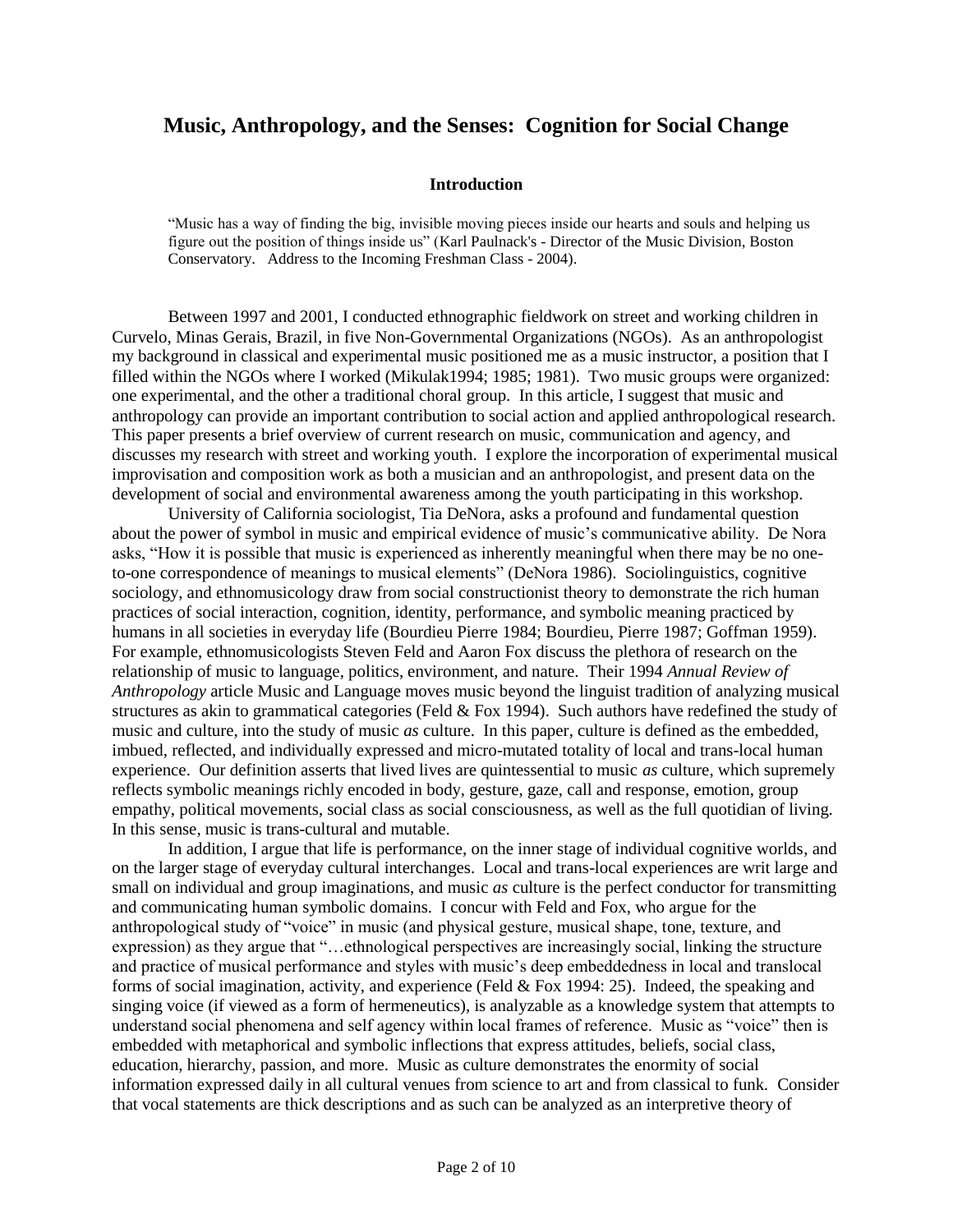culture (Geertz 1973). Consider further that vocal statements are encoded with culturally specific oscillations of pitch, tambour, rhythm, and silences, all of which are subtly and amazingly comprehended, communicated, and interpreted by humans involved in the everyday performance of life, in the translation of "thick interpretation." Sapir's work in linguistics drew upon such functional analysis with attention to the entire range of communication forms in given social settings (Sapir 1925). Stephen Feld's groundbreaking work on bird calls, human language, and sound as symbolic systems explores the rich variety and embedded meaning in sensory systems (Feld 1982). Feld's revelation is that sound – its production and expression – are reflections of social systems of meaning drawn from environmental specificities.

Within this context, I argue that classical music listeners can be contextualized as homophilous, since their backgrounds and socioeconomic status tend to share common characteristics such as taste, language, education, and access to resources (Mark 1998); individual agency provides for the element of change, both individually and collectively. An interesting body of research could explore ways to bridge such musical disparities by bringing classical, experimental, and popular musical experiences to *favela* youth and their communities, thus linking universities, symphonies, local musicians, and disparate social classes into a common sympathetic experience.

Finally, music as culture provides an inspiring canvas for anthropological artistic and empirical exploration into human interaction and meaning. The following section discusses the nature of music, language, cognition, and meaning within the context of performance practices and social activism.

# **Spontaneous Collaborative Performance of Personal Biography and "The Position of Things"**

Several social scientists have explored the nature of music, language, cognition, and meaning in the context of music as performance practice and music as social activism. British anthropologist Ruth Finnegan studied amateur musicians in one of Britain's "new towns." Her work reveals and highlights the rich and usually ignored world of the practice of music performance, from classical music to pop, paying attention to how individuals "learn" music, create rehearsal practices, and performance codes. She found that, contrary to assumptions about urban industrialized settings, music as communication and practice is alive, thriving, and progressive (Finnegan 1989). Her work brilliantly brings the practice and insights of ethnographic fieldwork into the forefront, demonstrating how social theory, politics, and practice work best. Helmi Jaerviluoma, head of the Finnish Society for Acoustic Ecology, launched a three-year project to map his country's urban and rural 100 most acoustically-pleasing sound environments in order to study the social, cultural, and ecological impact of sound environments on human activities (Jaerviluoma 2004). Jack Loeffler, musician, audio technician, environmental activist, and sound-scape artist, "…advocates grass roots activism in reshaping the destiny of habitat from within, and the profound importance of decentralization of political power, a condition born of anthropocentrism run amok" (Loeffler 2001. His *Voices of Youth 2000,* works with folk music, oral history, local folk musicians, and youth to present a cultural montage of depth and insight about rural communities in northeastern Nevada (Loeffler 2004). Historian John Baskerville from the University of Iowa has written about the connection between African Slave Singing (field hollers), "free Jazz," and the Black Power Movement in the United States during the 1960s. Musicians often led the way by rejecting imposed identities related to the term "jazz music." Musicians such as percussionist Max Roach redefined jazz as a black music, born not of American roots, but of African ones (Baskerville 1994). Ethnomusicologist Carole Pegg studies Mongolian music and performance, linking both the history of the nation-state, local beliefs and aesthetics, mechanisms of social control, gender practices, and epic folk lore. The everyday life of Mongolian tribal peoples comes alive through her groundbreaking work (Pegg 2001).

How do individual working youth distinguish themselves as social actors in social settings through the use of music, sound, and verse? When I began my experimental music group (which met everyday during the week in the afternoons), my task was a difficult one. As a white, middle-class American women with professional degrees in classical music, my sensibilities were substantially different from those of the youth with whom I worked. I found that listening was my most valuable tool, to both the words spoken and to the quality, energy, and tone of voices and body gestures. Secondly, my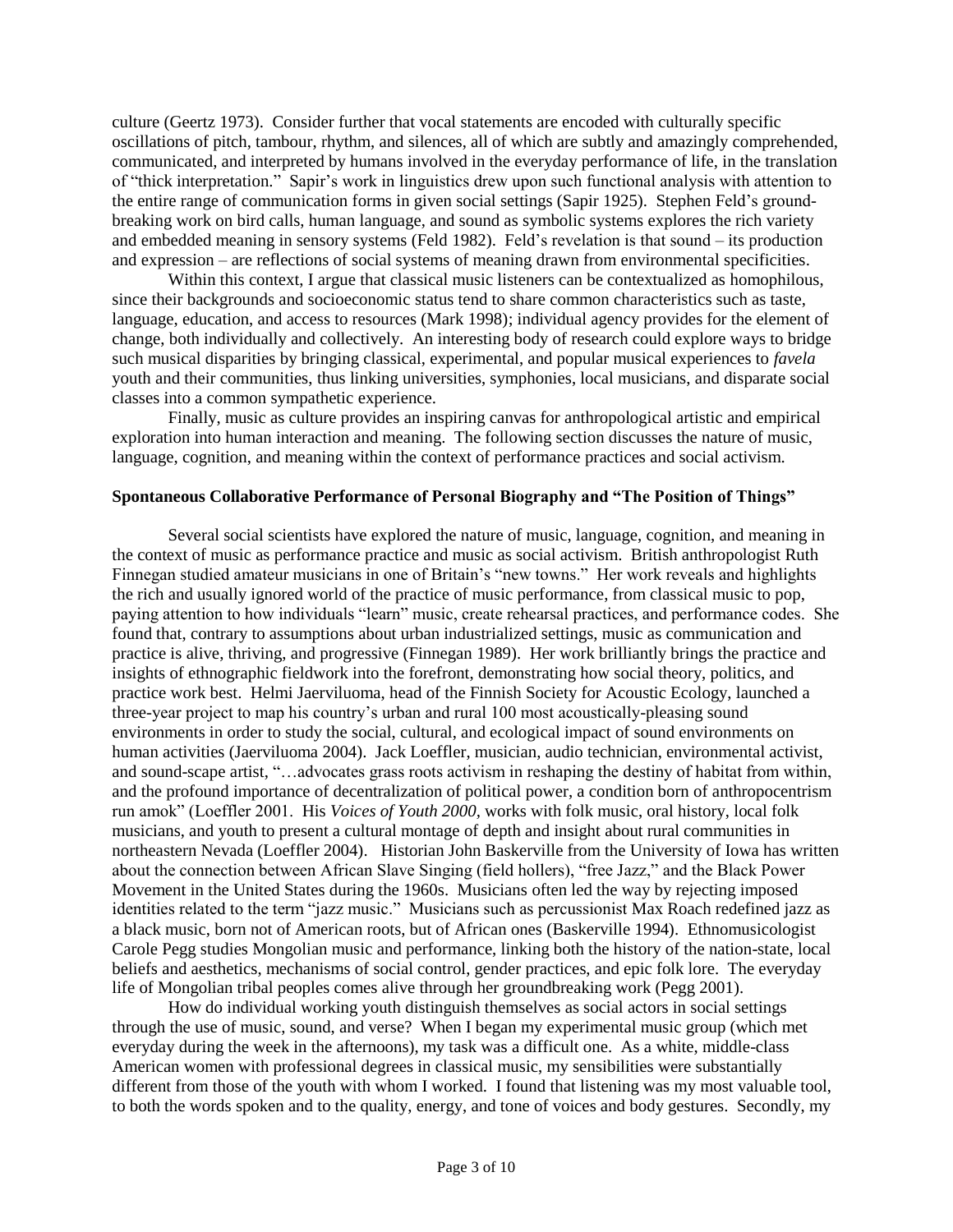experience with Black Jazz musicians in San Francisco, and my immersion in American Contemporary Music with avant-garde musicians and theater were the connecting link between me and the children in the projects where I worked. I have a Bachelor of Music degree from the San Francisco Conservatory of Music, and a Master of Arts degree from Mills College, both in music performance as a classical pianist. I specialized in American Contemporary Music and recorded with Composers Recording, Incorporated in New York, and 1750 Arch Street, in Berkeley California. One of my first projects was to ask participants to tell stories amongst themselves about any subject or area that interested them. From these stories, short theater pieces were created by participants, and they were accompanied by musical instruments designed and constructed by two or three participants.

Over the course of a year, the youth in this music group conceptualized and completed twenty uniquely designed experimental musical instruments. Among the instruments were wooden and metal xylophones, wooden drums (both slit drums and raw hide drums), bamboo slit drums, a variety of shakers (made from tin cans, bottle caps, bamboo, and cardboard), water gongs (using cut and hollowed gourds placed in bowls of water and struck with mallets), stringed African cellos, thunder claps from sheet metal, cut bamboo tubes hit with the soles of rubber sandals, a variety of scrapers and rasps, tin can drums, and tube drums from PVC pipe of graded diameter sizes. The following section discusses how street children express and communicate (individually and collaboratively) their collective "knowing" and local identity



 **Figure 1 Stretching/Drying Cow Hide for Drums**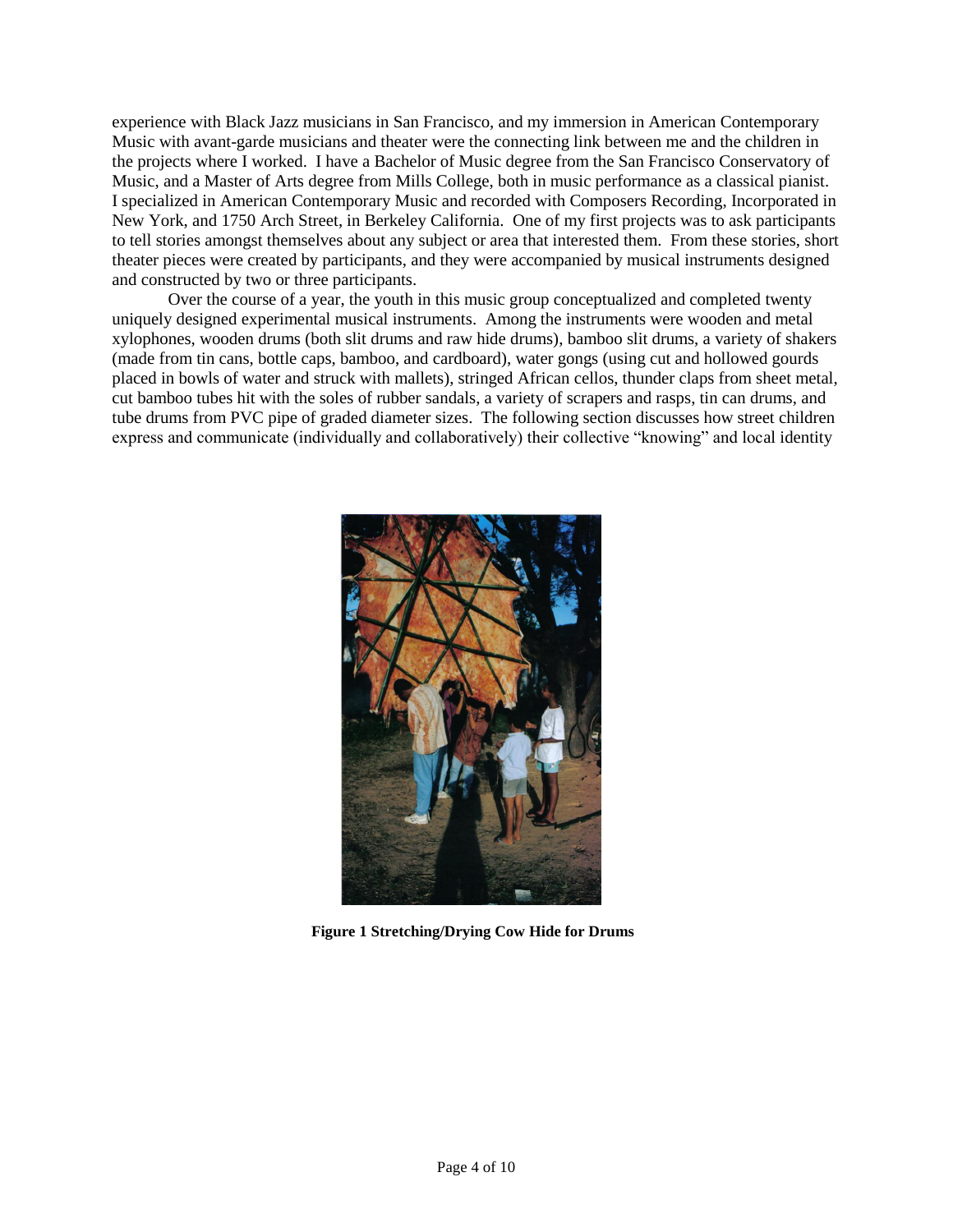

 Figure 2 Cutting Bamboo for Wind and Percussion Instruments

#### **Music and Improvisation Exercises**

In tandem with my students, a variety of exercises were developed using rhythm, voice, and their experimental instruments. The exercises that we developed encouraged and empowered them to use their voices and their instruments to develop improvisational proficiency with rhythm, timber, sound dynamics, and emotional expression. We began working with sound as a *sense*, AND as a communally shared experience, instead of an instructional and structural experience. I drew upon the work of musician Pauline Oliveros, who states that music is the "… sensual nature of sound, its power of synchronization, coordination, release and change. Hearing represents the primary sense organ - hearing happens involuntarily. Listening is a voluntary process that through training and experience produces culture. All cultures develop through ways of listening" (Oliveros 2007). I drew from her composition *Sonic Meditations*, incorporating environmental and natural sounds into a series of sonic meditations that required students to respond spontaneously with sonic responses.

I wanted to encourage each participant to give descriptions of sounds that contained rich emotional and perceptual information. It was common to discuss the qualities of sounds: were they dark, bright, cold, warm, hot, happy, angry, or neutral? Texturally, sounds were also described as rough, harsh, hard, cold, cool, smooth, sharp, warm, and comforting. I encouraged participants to draw pictures of their emotional and textural impressions. Showing emotional pain and vulnerability is not accepted among street youth, yet theatrical performances and musical compositions provided a venue to present a diversity of their real life experiences which breached the gap between what was emotionally acceptable and what was not permitted. Theater and music safely packaged and presented the "unspeakableness" of hardships, poverty, and racism (Mikulak 2007a, 2007b, 2002)

The production of sound/music that is the production of a non-verbal cohesive exchange using non-traditional instruments for the production of sound, emotion, and meaning in a patterned form, can be a difficult task. Participants found it difficult to maintain steady rhythmic beats, while interacting with their peers. Translating emotional and symbolic meaning into musical expression is also difficult, since it is a subjective and uniquely cultural experience, dependent on place, gender, class, and age. I argue that spoken language frames meaning and provides normal ranges for vocal expressions and displays based on cultural norms, behaviors, and expressions. Drawing from and also expanding upon cultural norms about sound, gestures, and meanings proved difficult. Experimental music techniques proved invaluable, and enabled participants to both mimic and push the boundaries of culturally acceptable sound production and expression, eventually liberating them to enter into what was for them, un-charted territory.

The youth at the project were willing participants, but nonetheless, presented the usual forms of resistance to creative improvisational dialogic techniques, such as embarrassment, shyness, bravado,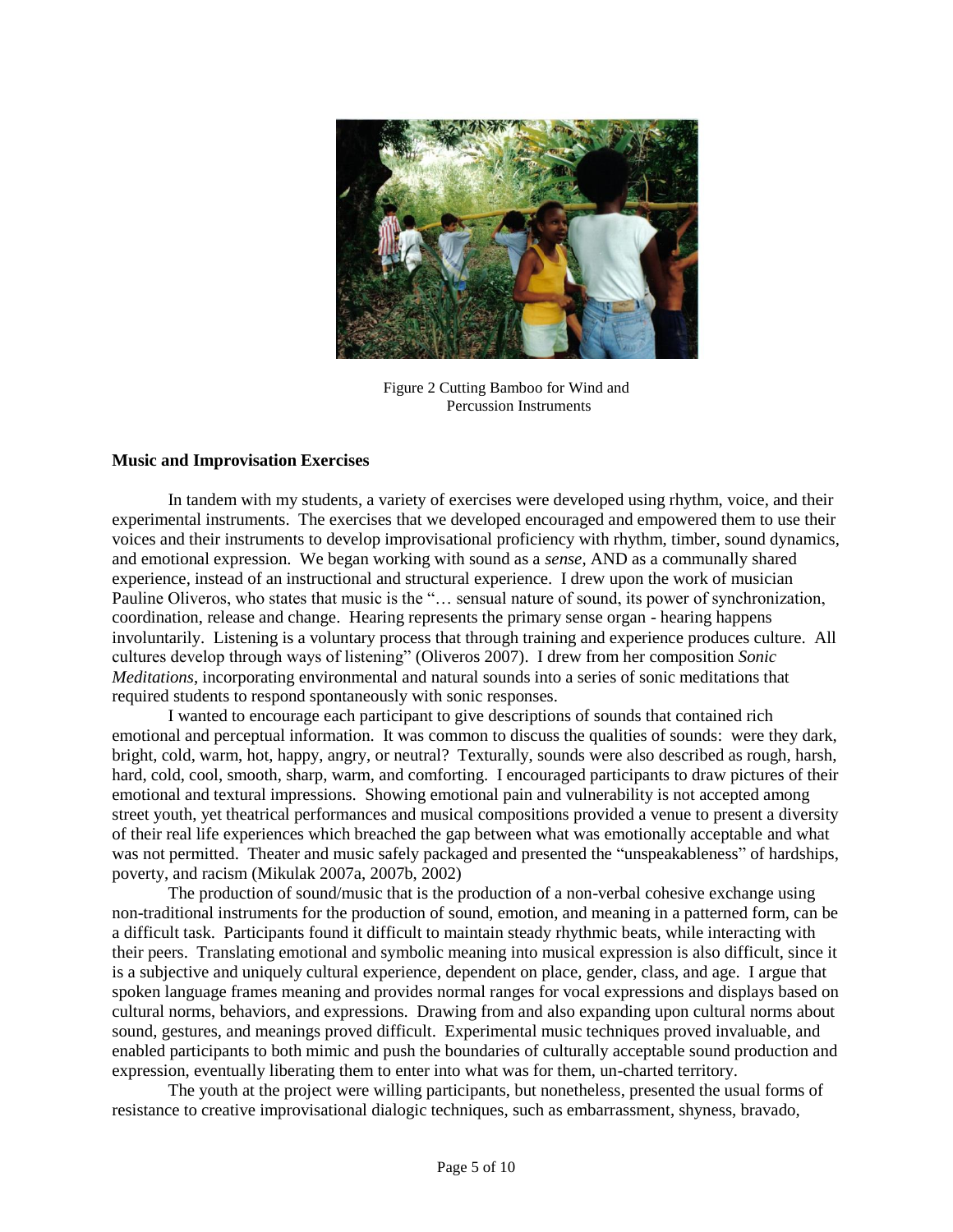incomprehension, confusion, and disruption. Many of the exercises, initially created and demonstrated by me, were seen as unusual and at times absurd. However, absurdity, especially in the improvisational arts, is a technique known to produce an environment that enhances a kind of self-imposed vulnerability. To be successful, participants must enter into unusual and therefore, unknown situations with a degree of good humor, trepidation, and trust.

For example, one exercise that I used in the early stages of our work came from theater technique and made use of the well-known theater improvisation, the "imaginary machine." Several people, each responsible for creating a movement and sound as part of the machine's function were assigned parts to perform. The group chose a machine that would make dry dog food pellets. The creation and production of the machine required team work and precision of gestures and sounds. One person was the mechanical bucket that creaked and turned and dumped the dry grain into a large imagined vat. Their movements were accompanied by a series of unrehearsed roles and improvised sounds which needed to be repeated over and over, with rhythmic proficiency, without stopping. If done well, the result unites into one grand performance of body gestures and vocal sounds, producing the effect of the dry dog food factory. Additional exercises included hand-clapping rhythm circles, round-robin rhythm exchanges, sound walks, listening with the body, and sound meditation sessions, to name a few.

Over a period of time, the music group investigated not only the sound of their handmade instruments and voices, but also explored the ambiance of their physical environment, both on the streets and in the pulsing sounds of nature around, where in the early evening hordes of insects, usually taken for granted as background noise, took to song around sunset. We recorded city sounds while walking through the streets, store sounds when standing in various stores (super markets, street markets, clothing stores), car sounds, horses hoofs on cobble stones, babies crying, people talking in passing, blaring speakers from stereo shops, and loud speakers on top of cars and busses spewing forth propaganda. Collected environmental sounds, both from nature and from cityscapes, were used as background for musical improvisations and vocalizations. In addition, our collected sounds inadvertently led to a heightened awareness of environmental concerns (littering, pollution of rivers, and underground wells), an increased sense of self-awareness within the context of self, others, and place, and a dawning desire to become politically active within their communities (for example write letters to the City Mayor for paved roads, sewage cleanup, and increased police protection in their *favelas*). Dirt roads produce a choking dust that became consciously audible on our audio tapes, as did horse hoofs, cell phones, bicycle bells, and cash registers.

# **Musical Compositions**

Eventually, the group began to compose songs. Caio (a nine year old boy) wrote the following song:

"Once upon a time a forest was full of little beasts, These little beasts always lived in harmony and care, One day there appeared a very wicked man. He destroyed nature He imprisoned the animals The animals tried to find a solution They wanted to show to the man That to be destructive was not good. With a lot of united force They made the man think The man that lived to destroy Became a man that preserved and built."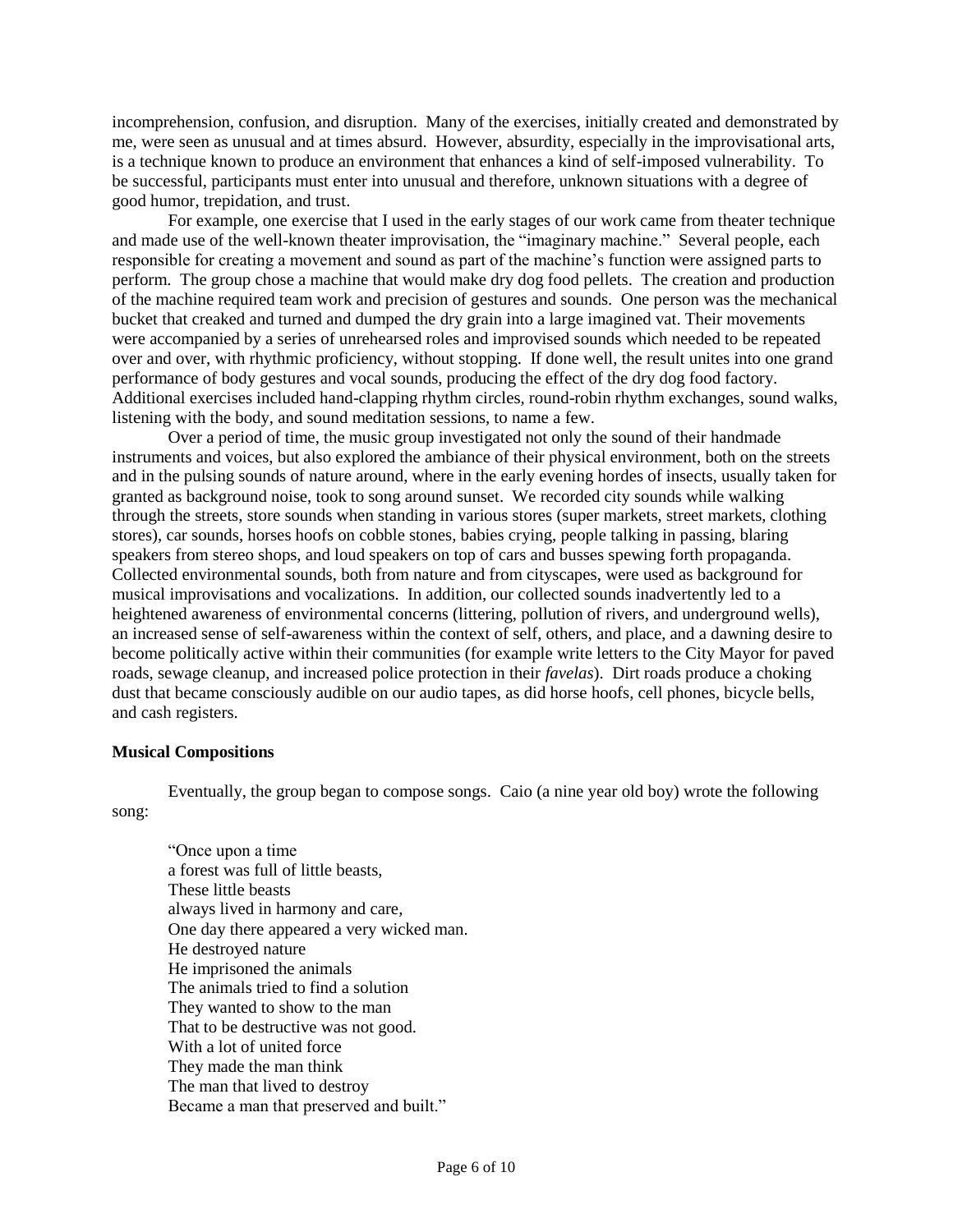Rodrigo (a ten year old boy) wrote the following song about the music group:

Here in the project There is a lot of playing, There is a lot of friendship, There is a lot of longing Let's go guys! Do a little hand clapping! What a pretty thing is this young girl! What a cool thing is this recycling shop! There is a lot of wood, bottles, and cans With four small round ones -- and a can You will soon have made cool musical instrument!

The music group wrote their first joint composition and called it *Preciso de Amor* (I need love):

# **Preciso de Amor (I Need Love)**

Ever since I was little I was abused at home Beaten by my father and mother I suffered condemnation I need love I never went to school Nor can I write my name I'm the fruit of society That wants to see me dead I need love The Police beat me To carry and use drugs At night no one gives me love Because of this I'm in this situation I need love I wish that my life Were different With rights and liberties So that I could grow with contentment I need love I wish that the world Were full of love That everyone was happy Without thoughts of pain I need love!

The composition of this rap song was a turning point in sensitivity and communication between individuals within the group. It was selected by the youth in the experimental music group to be turned into a theater piece about the reality of the hardships experienced by street and working children in Brazil. Most of the children in the music group lived in *favelas* and were aware of the hardships of poverty and the responsibilities placed upon them. Many youth worked the streets daily selling ice cream and peanuts, shinning shoes, working as domestic servants, gardeners, and farm labors. Some youths regularly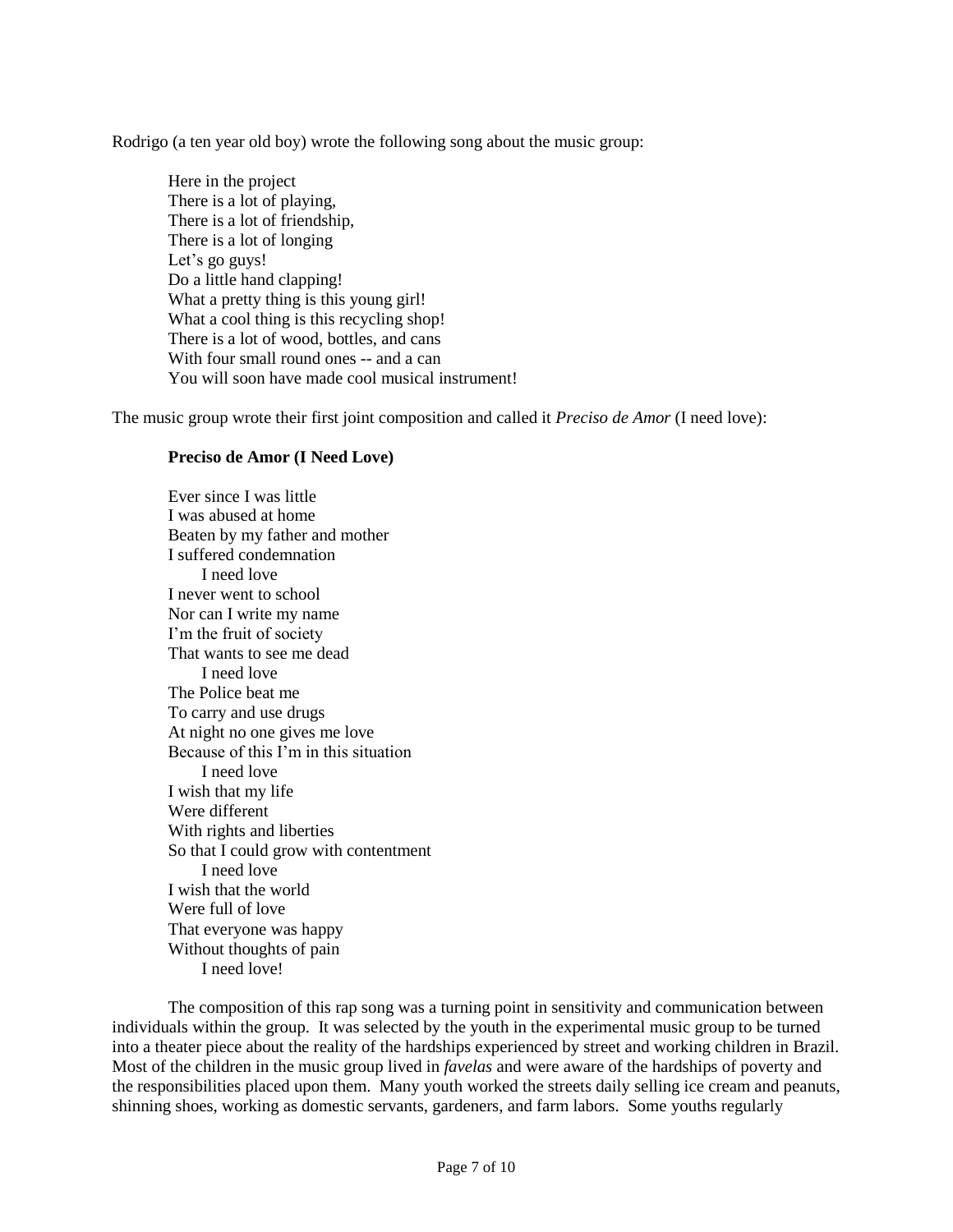attended school and others periodically, depending on their family's financial needs. As the music group continued to practice and gain proficiency with improvisation, we were invited to perform at community events, and to present our work at other NGO projects in Curvelo. Our performances included improvisational instrumental pieces, traditional children's *roda* (circle) songs, original compositions, and improvisational rhythm hand clapping, and vocal rhythmic improvisations.

Collaborative musical improvisation enhanced sensitivity in both positive and painful ways, and enabled the participants to communicate about topics that at times were seen to be culturally and politically inappropriate for project youth. Over the period of a year, the music group came to be appreciated by local NGOs and the community, and discussions of economic, racial, and educational inequity began to enter into daily dialogues between the youth, and among their family members and friends. Social activism was beginning to occur from within the community, driven by the initiatives identified by the youth in the experimental musical improvisation group.

Street and working youth who participated in the experimental music program found that through experimentation, improvisation, and composition, they intuitively crossed the border between their real life experiences and the inequalities that divide them from the rest of Brazilian society. Music empowered them to find new ways to communicate and creatively express their experiences through positive social exchanges.

# **Collaborative Music Project**

Everyday experience defines place through the social relations of daily experience and lived performance. The drama of daily life is produced by individuals whose lives are always contested realities tied to ideological processes that are often invisible or unexamined by the performer. In Curvelo, for NGO *favela* youth in the experimental music group, "place as voice" is produced through the locus of their social class, ethnicity, age, and social marginality (Mikulak 2007a, 2007b, 2002).

Musicians and anthropologists are uniquely positioned to listen, hear, understand, and respond to social meanings within a research paradigm, since both musical and anthropological fieldwork and performances seek to understand encoded meanings in emotional cognates and metaphors (Stecker 2001). Music also produces pleasure, trust, and vulnerability between and among those engaged in its production, and as such offers a sympathetic bridge between the researcher and the subject, and enhances the development of reflexivity in all participants. Clearly, not all music, or all science, is either meaningful or pleasurable. However, I argue that the artistic processes of music production and anthropological participant observation are themselves valuable as they promote listening, collaboration, and empathy; and regardless of the end product, collaboratively reflect and promote understanding of the human experience.

My background in music conservatories, anthropology, and avant-garde music centers encouraged me as researcher and performer to acknowledge and embrace a constant shift from the classical to the modern and beyond. Experience as a student in music conservatories and avant-garde music centers challenged me to expand and re-create a world-view inclusive of contested norms, not only in music, but in the political economy of my everyday life where the realities of poverty, racism, and gender demanded my attentions and my reactions. Such contestations inform and encourage me to argue and question everyday notions of sound, music, tone, expression, meaning, and finally, social reality itself. As an anthropologist, I extend my understanding of everyday living to include constructionist theories about the nature of known reality. I concur with Wacquant who argues that social reality is a "contingent ongoing accomplishment of competent social actors who continually construct their social world via the organized artful practice of everyday life" (Wacquant 1990)..

Street and working children in the world's cities inhabit and traverse spaces traditionally constructed for adults and navigate their way through poverty, injustice, the marketplace, play, and family. As the enterprise of anthropology and music extend from the university setting into the daily practice of everyday life through research, I argue that ethnographers working with young people (musical and anthropological) must represent the views of the children and youth who are the locus of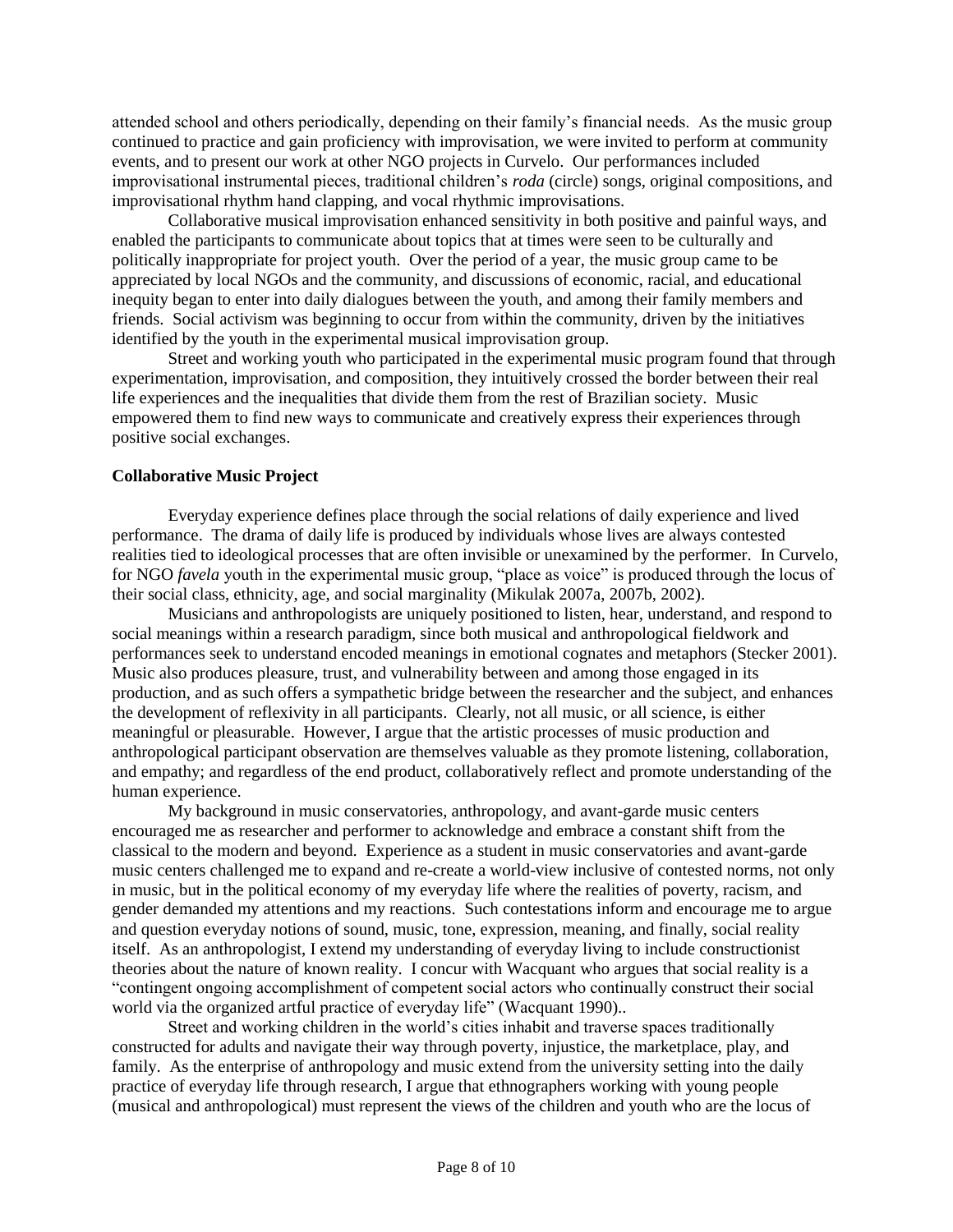research agendas. In doing so, we may disrupt our deeply ingrained and culturally defined constructions of who we deem children and youth to be, but given the opportunity, children's lives as revealed by children themselves, can lead the study of childhood and adolescence into uncharted and very interesting territory. Indeed, I encourage musicians and anthropologists to collaboratively work together for a new perspective on childhood, empowering youth to be active social agents for the purpose of expanding and enhancing their life's capabilities and possibilities.

Future collaborative research work between the musicians and anthropologists could include the development of a program designed to bring classical music performance and private instrumental instruction (with access to such instruments), to interested and promising *favela* youth. Classical, experimental, popular, and avant-garde music can be linked to the study of science, grammar, history, and any other learning experience, through combing music with abstract concepts found in various disciplines. Student experimental music groups could be linked to local musicians from all musical genres and the construction of experimental musical instruments could draw from the collective skills of local craftspeople, welders, physics professors, and engineers. Indeed, the envisioned project would link any number of community venues and professionals, including television, radio, and video art production at both the *favela* and university level. Through such experimental music groups and classical music instruction and infusion program, anthropologist's research would broaden our understanding of the transmutability of sound as symbol, while empowering local *favela* youth and their communities to work for positive social change.

# **References**

Baskerville, John, D

 1994 *Free Jazz: A Reflection of Black Power Ideology*. Journal of Black Studies, Vol. 24, No. 4, pp. 484-497

Bourdieu Pierre

 1984 *Distinction: A SocialCritique of the Judgment of Taste.* Cambridge,MA: Harvard Univ. Press Bourdieu, Pierre

1987 *Outline of a Theory of Practice.* Cambridge: Cambridge Univ. Press

DeNora, Tia

 1986 *How Is Extra-Musical Meaning Possible? Music as a Place and Space for "Work."* Sociological Theory. Vol. 4 (Spring:84-94)

Feld, Stephen; Aaron A. Fox

1994 Music and Language*, Annual Review of Anthropology*, Vol. 23., pp. 25.

Feld, Stephen

 1982 *Sound and Sentiment: Birds,Weeping, Poetics and Song in Kaluli Expression.* Philadelphia: Univ. Penn. Press.2nd ed.

Finnegan, Ruth

 1989 *The Hidden Musicians: Music-Making in English Town*. New York: Cambridge University Press

Goffman, Ervin

1959 *The Presentation of Self in Everday Life*. New York: Anchor Books

Geertz, Clifford

1973 *The Interpretation of Cultures*. New York: Basic Books, Inc.

Jaerviluoma, Helmi

 2004 *Finland Launches Three-Year Project to CollectSoundscapes*. Agency France Press, Sept. 15. Koopman, Constantijn; Stephen Davies

 2001 *Musical Meaning in a Broader Perspective*. The Journal of Aesthetics and Art Criticism, Vol. 59, No. 3. (Summer), pp. 261-273

Loeffler, Jack

2001 <http://www.westernfolklife.org/voy/index.htm>